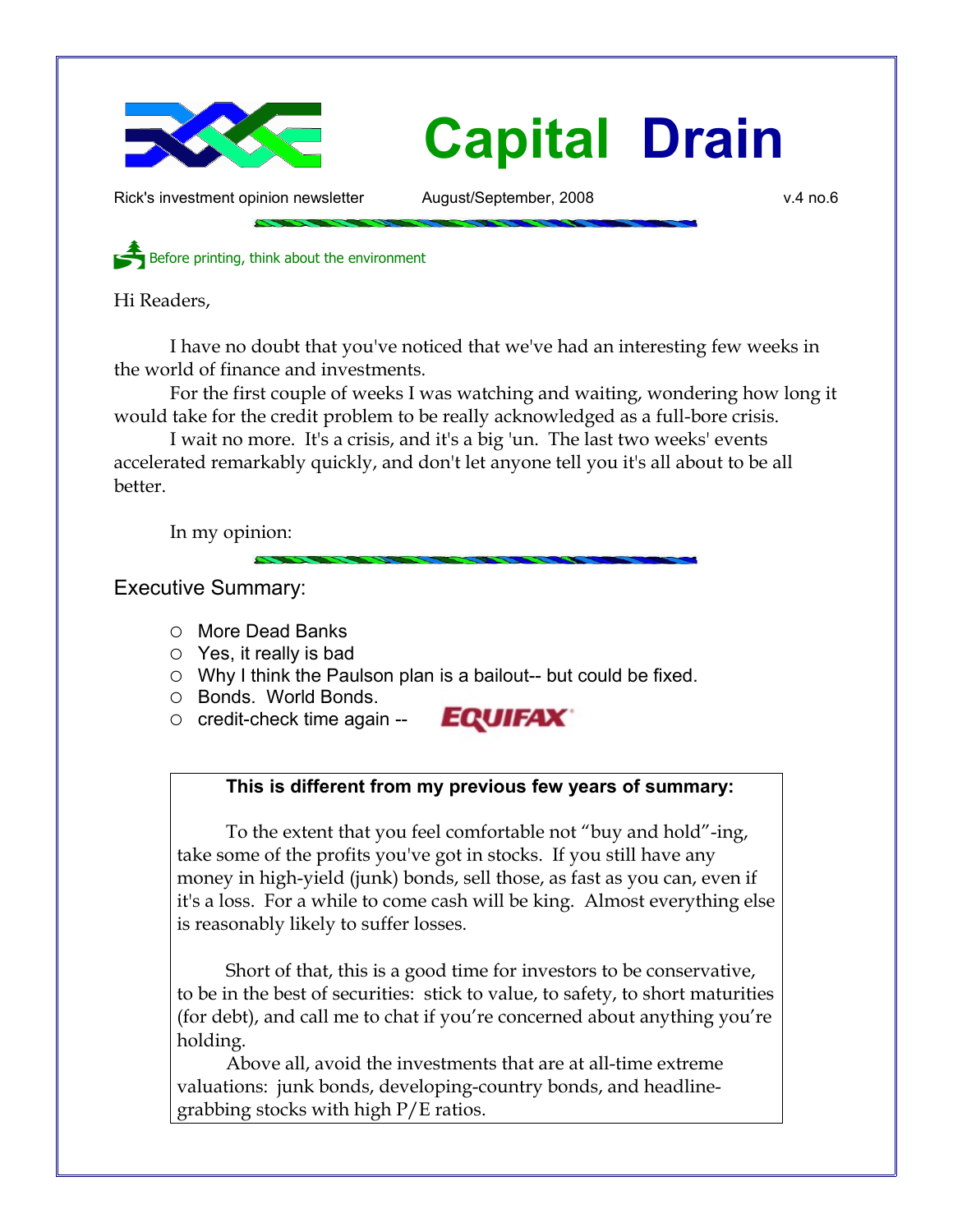The Details:

Richard Bernstein, chief U.S. investment strategist at Merrill Lynch, said each of the crises has been dealt with as a "one-off" instead of looking at the systemic problem in the credit crisis. And until the concerns with credit and the lasting impact of strained capital is appropriately handled, the backbone of the entire global economy is in jeopardy.

"What people still are missing is that every growth story of the last five to ten years has been based on credit. China, commodities, real estate, hedge funds, everything was a capital-intense endeavor. Global growth was the symptom of the credit bubble," he said. $1$ 

I started writing this letter Friday, Sept. 5. Three banks had just been quietly and professionally closed by the FDIC. Depositors were made whole, shareholders were wiped out, exactly following the usual procedure.

Then the unusual began: Fannie Mae and Freddie Mac became wards of the State before Monday.

A week later, B of A absorbed Merrill Lynch on a Sunday. Lehman Brothers filed for bankruptcy just after midnight on Monday. The US of A absorbed AIG on Tuesday.

The next Sunday, the  $20<sup>th</sup>$ , the last two major Investment Banks in the country voluntarily converted into more-regulated, less-risky bank holding companies.

People had stopped paying attention to mere FDIC bank closures, but the demise of Washington Mutual on Thursday the 25<sup>th</sup> got the full spotlight. The usual procedure would have been to wait another day. Something must have been pretty bad to do the biggest EVER bank closure so abruptly.

Citigroup absorbed Wachovia Bank the following Monday.

Just in case you were wondering, yes, **it is really really serious**.

Having already put Fannie and Freddie into "conservatorship," meaning that the US government became their majority owner and controlled the newly-installed management, Secretary of the Treasury Paulson took another giant step. He proposed that Congress should legislate that the US Federal Government should purchase a bunch of bad debt from failing financial companies. How much debt? Oh, half a trillion dollars. Maybe a whole trillion. No one really knows. Let's compromise and call it \$700 billion. Sometime later, the government could try to resell the garbage debt, and we're told that we "probably wouldn't lose much" on the deal.

<span id="page-1-0"></span><sup>1</sup> Rob Curran and Geoffrey Rogow, "Shareholders Run, Much Like Depositors Once Did," Wall Street Journal, David Gaffen, 16 Sept 2008, Dow Jones & Company, 16 Sep 2008 <http://blogs.wsj.com/marketbeat/2008/09/16/shareholders-run-much-like-depositors-once-did/>.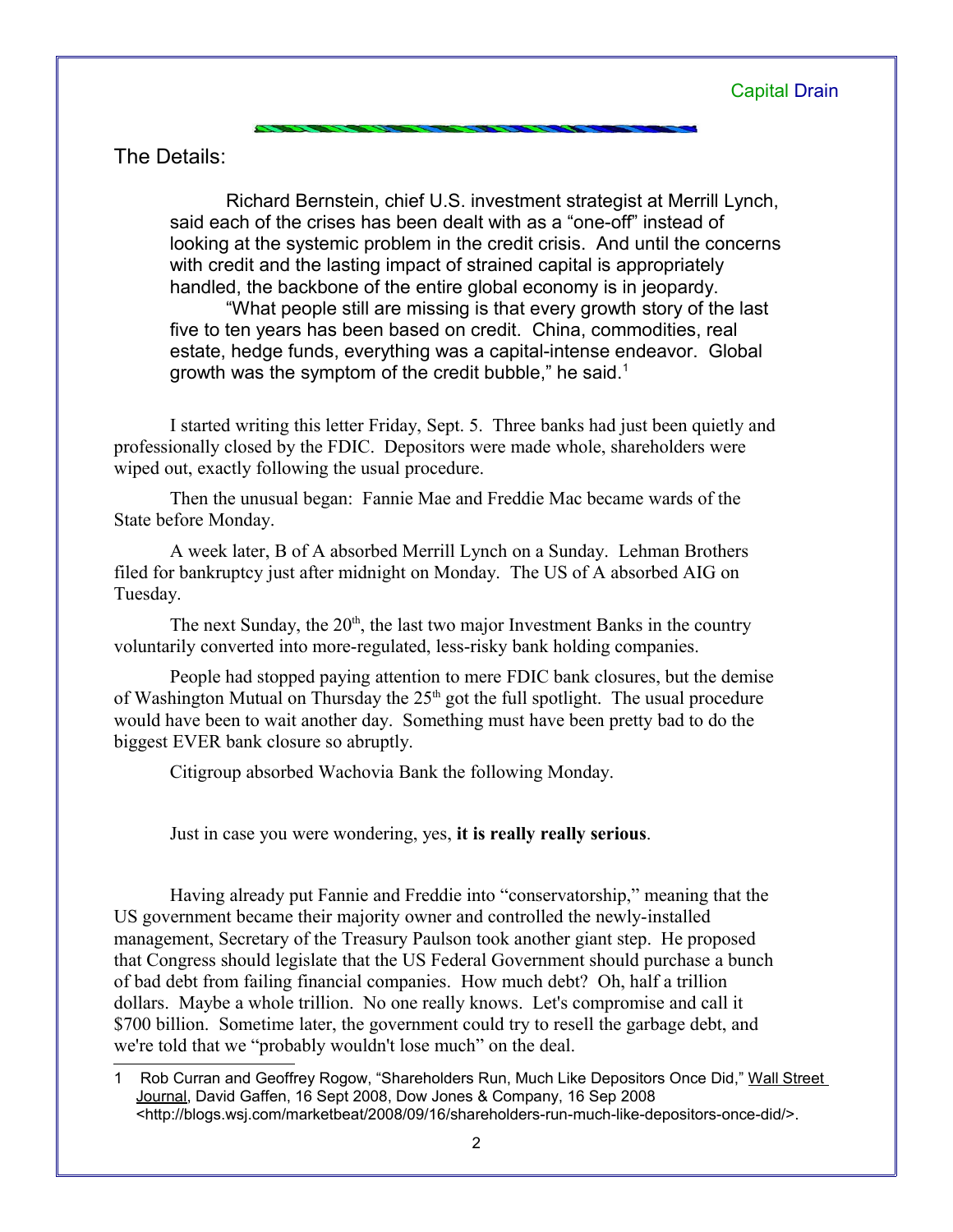The "probably" and "much" parts bothered many observers. The US House of Representatives didn't like the idea at all, and declined to authorize the program yesterday afternoon.

``It's ironic Paulson has become the manager of many large financial institutions,'' said Wang Jun, a finance specialist at the World Bank in Beijing. ``He will have to ask the Chinese leaders about their experience of managing state-owned assets."<sup>[2](#page-2-0)</sup>

There are many financiers and commentators who argue that the Paulson plan is essential, that it is the only way to prevent a monumental disaster, and that it must be passed right away, as nearly as possible in the form he suggested. To do otherwise, they argue, would hurt everyone, from the little guy's VISA card and 401(k) to small businesses, and on up. Thus, they say, do what we tell you to, and do it now.

That's really galling. First of all, we've seen this "Legislate in haste, repent at leisure" scenario before. It's left quite a painful national scar, and the Bush Administration's "trust me" quotient is roughly zero. As in the prior scenario, it's true that failure would be a lasting disaster. Also as in the prior case, that does not mean that the Administration's proposed plan has any chance of preventing failure.

#### **Paulson proposed a bailout plan**, and won't even admit it.

Taxpayers are asked to buy the bad debt, but the sellers, the reckless financial companies, are not required to pay the taxpayers back. All we'd get is the eventual selling price for the debt.

I already wrote about this on the blog, so if you don't mind I'll suggest that that you read a longer discussion of the plan at "[The Big Bailout, part II](http://018695b.netsolhost.com/ricksblog/2008-09-30/socially-responsible-investing/politics/the-big-bailout-part-ii/)". It's deeply a flawed but fixable plan.

Sorry, but I have just one more bit of depressing commentary for the night. The media are still referring to this historic episode as "The Sub-Prime Mortgage Crisis." That's a horribly misleading euphemism. It's much more: it's an excessive leverage crisis, a bad lending crisis, a bad debt of all kinds crisis, and now a liquidity and insolvency crisis.

Many of the past half-decade's borrowers can't and won't ever repay loans for leveraged buyouts, for corporate expansions funded by short-term junk bonds, for superrisky hedge fund strategies. When their lenders don't get repaid, the lenders lose money and some of them fail.

<span id="page-2-0"></span><sup>2</sup> Zhao Yidi and Kevin Hamlin, "China Shuns Paulson's Free Market Push as Meltdown Burns U.S.," Bloomberg.com, 24 Sept 2008, Bloomberg LP, 25 Sep 2008 <http://www.bloomberg.com/apps/news? pid=20601013&sid=aCl7bFUJzWRk&refer=emergingmarkets>.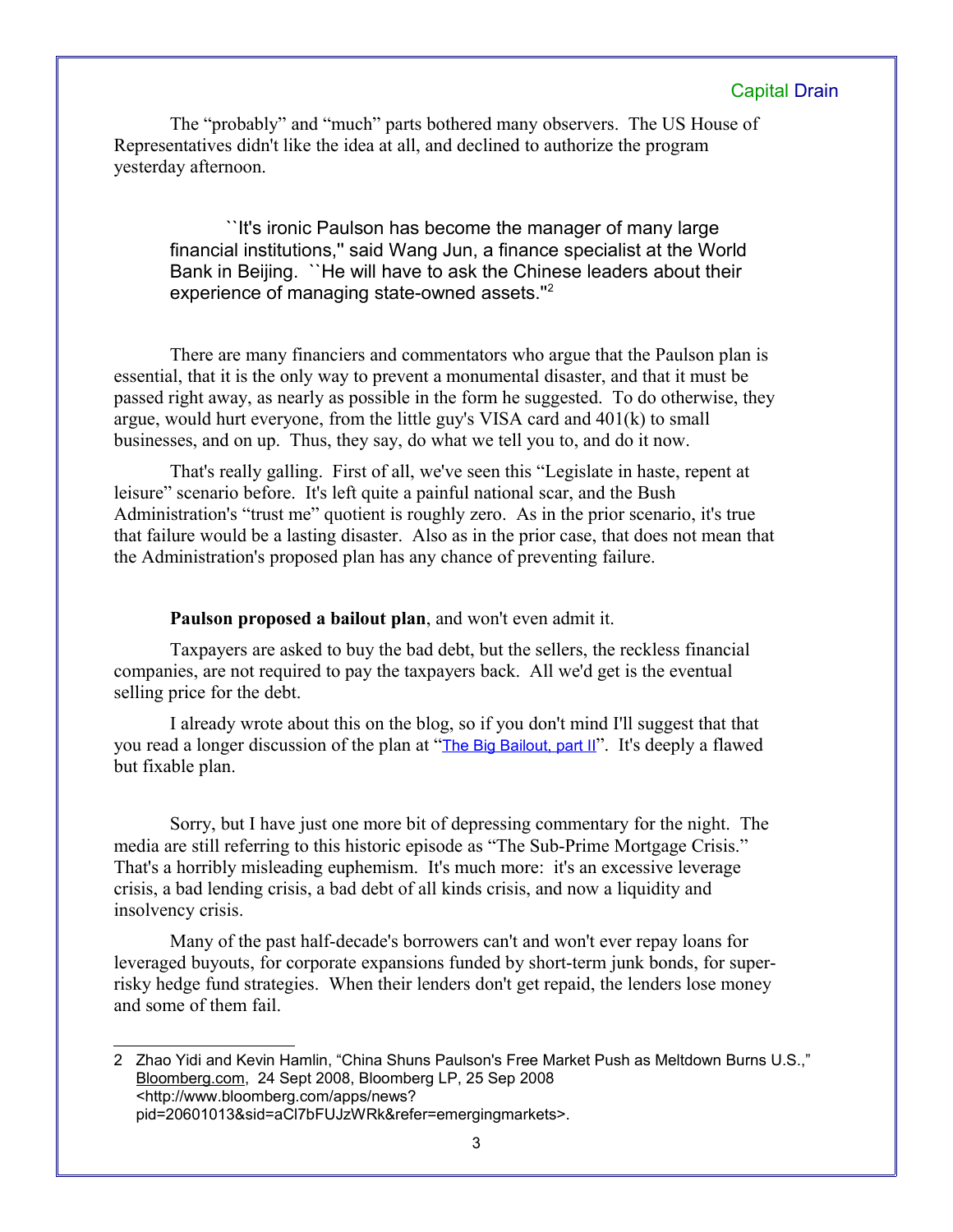# Is that trillion With a "T"?

The amount at stake in the credit default swap market is greater than the world's annual economic output.



[3](#page-3-0)

Unless... unless... there's one more bit of Financial Magic that's supposed to save them. Credit Default Swaps (CDSs) were conceived as essentially default insurance on bonds. If you bought a bond (lent money) and the borrower defaulted (didn't pay and couldn't be forced to) then the CDS was supposed to make up your losses.

Many of the lenders who made the dicey loans knew they were taking big risks, and they quite reasonably tried to insure against those risks by buying CDSs.

So far so good.

There was no requirement, though, that you had to actually be the lender in order to buy the "insurance." CDS became a way to bet on the chances of any particular bond defaulting. In no time, the purely speculative volume of CDS purchases completely dwarfed the volume of actual bonds outstanding, and so by definition dwarfed the "insurance" volume of CDS purchases. The dollar volume of those CDS purchases is staggeringly large. (See figure.)

Even that wouldn't be so bad, except that the companies selling the "insurance" were not insurance companies, and didn't have to play by the usual prudent insurance company rules. The sellers included investment banks such as the late Lehman, and many hedge funds. Many of them do not have the capital they would need if many-- in some cases any-- of the loans they insured defaulted.

Frankly, many of those insurance claims will never be paid. Many of those lenders will actually take losses, huge losses, which they thought they'd protected themselves against. The losses will become real, many of the lenders will fail, and we'll be right back at the bottom of page three.

What does this leave the average person as **possible investment choices**? Every cloud has a silver lining, and the cloud of the credit meltdown has the one beneficial

<span id="page-3-0"></span><sup>3</sup> Katie Benner, "The \$55 trillion question," Fortune, Nicholas Varchaver, 30 Sep 2008, Cable News Network. A Time Warner Company, 30 Sep 2008 <http://money.cnn.com/2008/09/29/magazines/fortune/varchaver\_derivatives.fortune/index.htm? source=yahoo\_quote>.